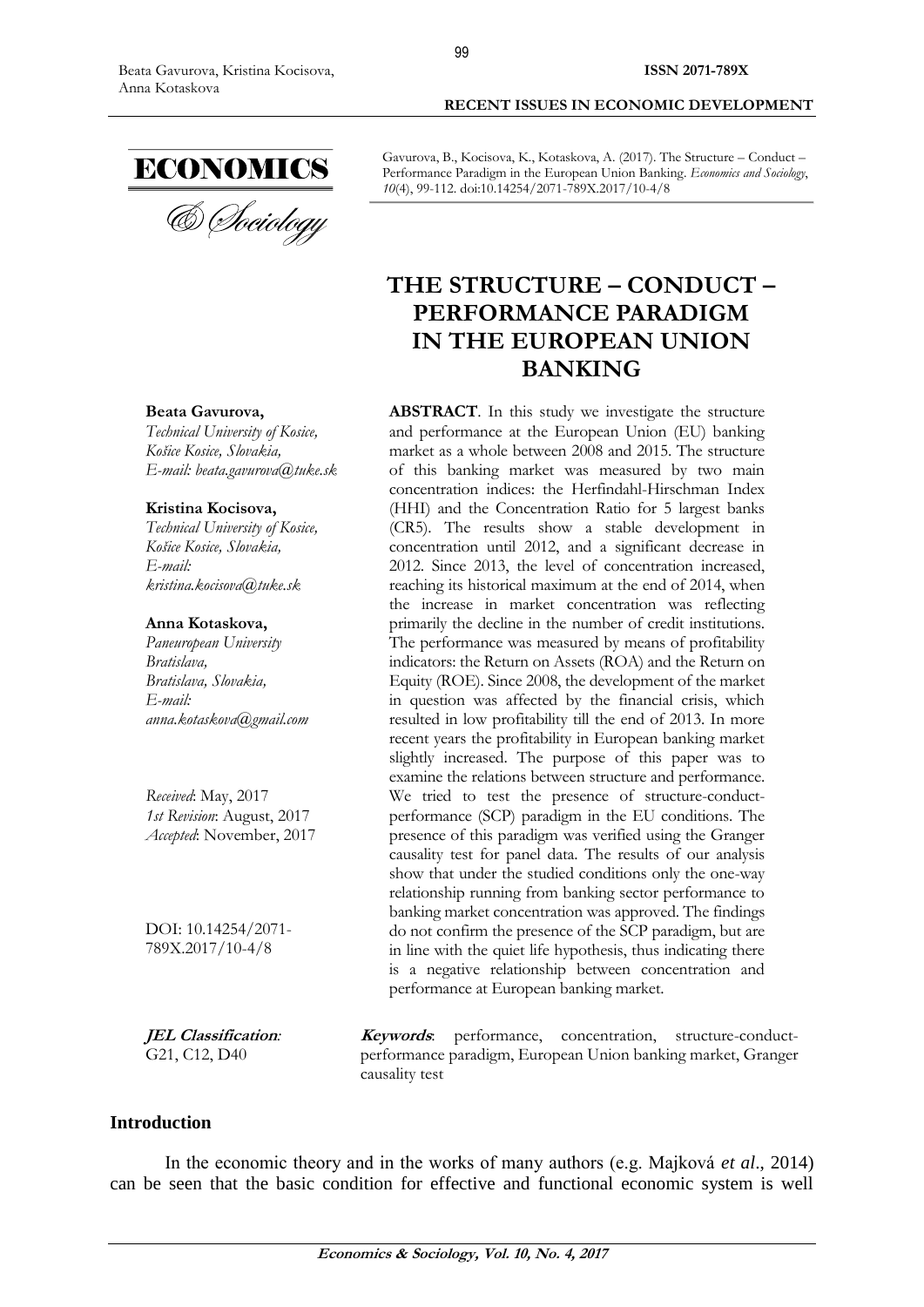functioning financial system. The functioning of the financial systems in recent years was affected by significant changes in deregulation, market globalisation and innovation (Becerra Alonso *et al*., 2016; Grčić Fabić *et al.*, 2016; Piotrowska *et al*., 2017; Jantoń-Drozdowska, Mikołajewicz-Woźniak, 2017). The structure, stability and performance of the financial system were affected especially by the process of globalisation. As we know that the banking system is very important part especially in the condition of European Union banking, we can say that it is very important to focus on the examination of the banking systems performance (Galloppo *et al.*, 2015; Rajnoha *et al.*, 2016). The performance must be examined also in the context of market structure, as the number of banks and the strength of their market position, can affect the performance of whole banking system (Belás, Polach, 2011; Kubiszewska, 2017). As well as the level of the performance in banking system can affect the concentration in the banking market. Therefore, the aim of this paper is to examine the relations between the concentration and banking sector performance. The presence of structure-conduct-performance paradigm was verified using the data on the European Union banking market within the period from 2008 to 2015.

This paper is a contribution to the empirical analysis of the relationship between banking market performance and concentration in the European Union countries. As the main contribution of the paper can be considered the application of the panel Granger causality approach, which fills the gap in the existing literature. The aim is to examine the relative complexity in the relationship between structure and performance and also to prove that the causation is running not only from performance to concentration but also in the opposite direction – from concentration to performance. In the previous studies, the authors tried to analyse this relationship using the regression or correlation analysis. In our paper, we try to analyse this relationship in term of causation. When we talk about the correlation, we are talking about the relationship between the two variables. This relationship can be positive (when performance goes up and the concentration also goes up), or negative (when performance goes up while concentration goes down). It means that correlation is when these two variables tend to occur at about the same time and might be associated with each other, but are not necessarily connected by a cause relationship. On the other hand, causation is found when changes in one variable directly cause changes in the other variable. Such a causality could run one-way or two-way. To fulfil the aims mentioned above, the paper is divided into two main parts. In the first part, the relationship between market structure and banking sector performance is defined (from the theoretical point of view). In the second part, we evaluate the performance and concentration at the European Union banking market and try to verify the structure-conductperformance paradigm between the selected variables. To measure the performance we have used the ratio method along with the indicators like Return on Assets (ROA) and Return on Equity (ROE). The concentration is measured by using the traditional indicator Concentration Ratio for 5 largest banks (CR5) along with the Herfindahl-Hirschman Index according to the value of total assets.

# **1. Literature review**

The market structure (e.g. in form of concentration) is widely discussed primarily because of the close relation of competition and business performance in the condition of market economies (Belás *et al.*, 2015a; Cipovová, Belás, 2012). The basic principle of business activities assumes that conducting of enterprises depends on the market structure and market structure, in turn, will affect their conduction (Belás *et al*., 2015b). Concentration in the banking market is an important factor affecting the performances of provided services, quality of products and degree of innovation in the banking sector (Belás *et al.*, 2015c; Minh, Huu, 2016;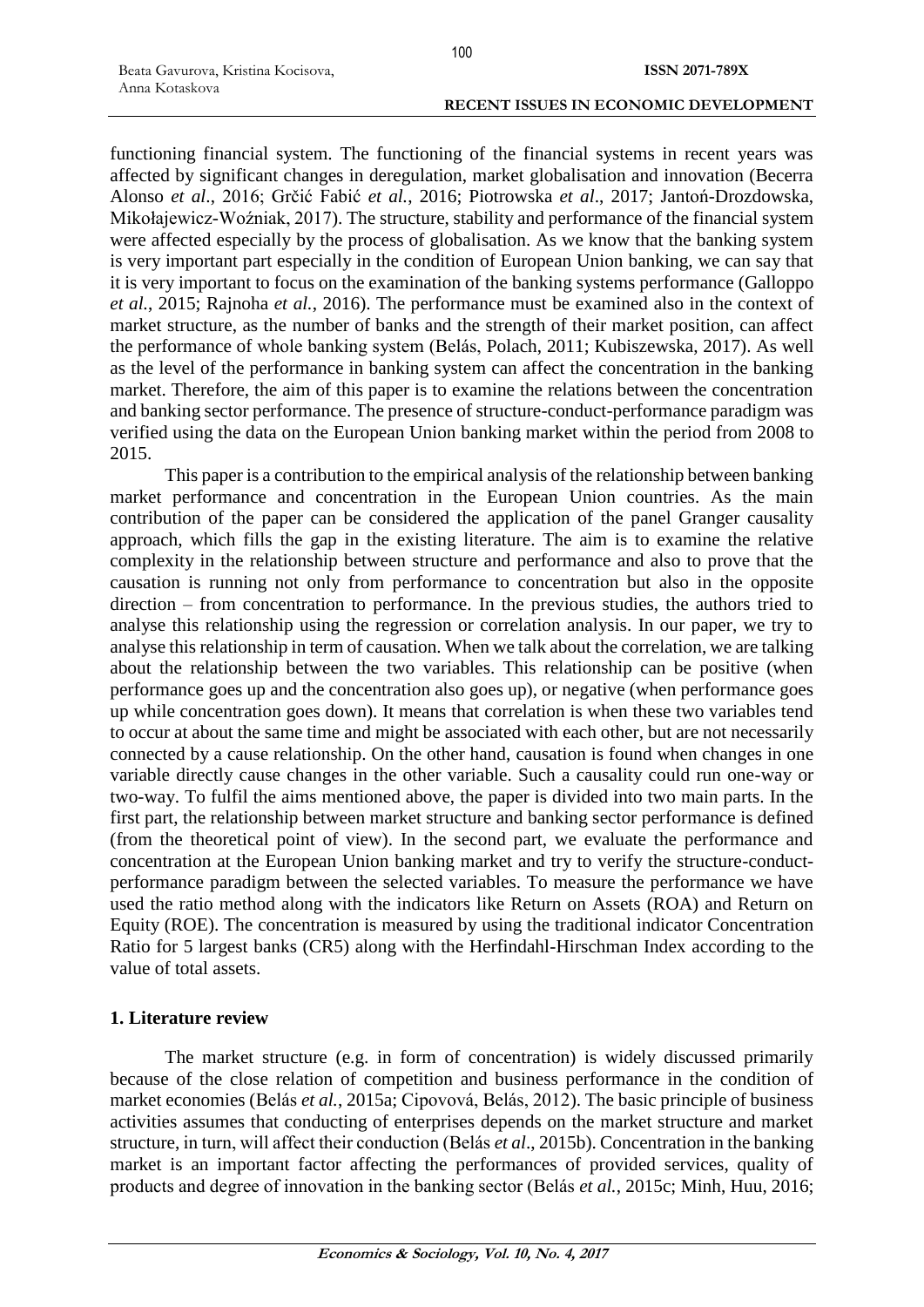Belás, 2013). Claessens and Leaven (2004) reported that the level of concentration also affected the access of businesses and households to financial products and services, what affects overall economic growth. The relatively high concentration of assets in the hands of a small number of banks in most countries, set up the question of whether the banking market is powerful, and whether its performance does not just result in revenues achieved due to monopoly prices. Due to a high concentration in the banking market, banks have undoubtedly favourable conditions, which give them the opportunity to establish and maintain a higher interest margin; there can be occurred the allocation of credit as banks have a strong negotiating position. The higher concentration gives an additional incentive for the banks to act in a concerted fashion which can lead to higher margins and higher profits. The importance of measuring concentration and performance in the banking area are separately discussed in works of many authors (Svitálková, 2014; Skvarciany, Iljins, 2015; Paulík *et al*., 2015). Individual authors in their papers used to measure the performance by traditional methods or modern methods based on the use of mathematical models, or based on the use of information technologies, or by the Balanced Scorecard method (Gavurová, 2012; Lesáková, Dubcová, 2016). On the other hand, market concentration is evaluated mainly by the Concentration ratio or Herfindahl-Hirschman index. Nowadays, the researchers started to study the relationship between these two variables. Investigation of the relationship between concentration and performance in the banking market is driven by the aim to create an efficient banking market, which minimises the probability of bankruptcy. In the existing literature, there are two main theoretical approaches that describe the relationship between market structure and performance in the banking area. One is the quiet life hypothesis (presented by Hicks, 1935) and the second one is the structural approach (presented by Mason, 1939 and Demsetz, 1973). According to quiet life hypothesis, a higher level of market concentration reduces the bank's efforts to improve their performance. This quiet life leads to decreasing motivation of managers to focus on the effective functioning of banks, which in turn leads to a decrease in their performance. On the other hand, a stronger competitive environment prevents managers to "live quietly", forcing them to constantly look for opportunities to strengthen its position in the market, which will be reflected in the growth of their performance. Under the structural approach there are used two basic paradigms to define this relationship: Structure-Conduct-Performance (SCP) and Efficient structure (ES) paradigm. To test the presence of SCP paradigm the concentration is measured by indicators of absolute concentration (e.g. Concentration Ratio, Herfindahl-Hirschman index, etc.). The SCP paradigm was firstly presented in the work of Mason (1939) and now forms one of the basic approaches to test the competing hypotheses. This paradigm is based on the idea that the performance depends on the conduct of the enterprises and buyers, while the conduct of the enterprises and buyers depends on the market structure. Market structure and conduct of the enterprises and buyers are influenced by the basic conditions (e.g. economic environment) within they operate. Mason (1939), in his study, identified not only flows from the basic conditions to the structure, conduct and performance but also analysed feedbacks between the parts of the model. Bain (1959), brought a new perspective on the test of SCP paradigm through regression analysis. In his study, he focused directly on the relationship between performance and structure. Bain (1959) concluded that fewer enterprises in the market led to less competitive behaviour and less competitive outcome. Second, efficient structure (ES) paradigm argues that performance of enterprise grows with its size. In other words, a growth of market share leads to the growth of ability to achieve higher profits. As can be seen in the case of ES paradigm the concentration is measured by indicators of relative concentration (e.g. market share of individual enterprises). Both competing paradigms explain the positive relationship between performance and concentration. According to Rumler and Waschiczek (2012), based on the SCP paradigm higher concentration reduces competition by fostering collusive behaviour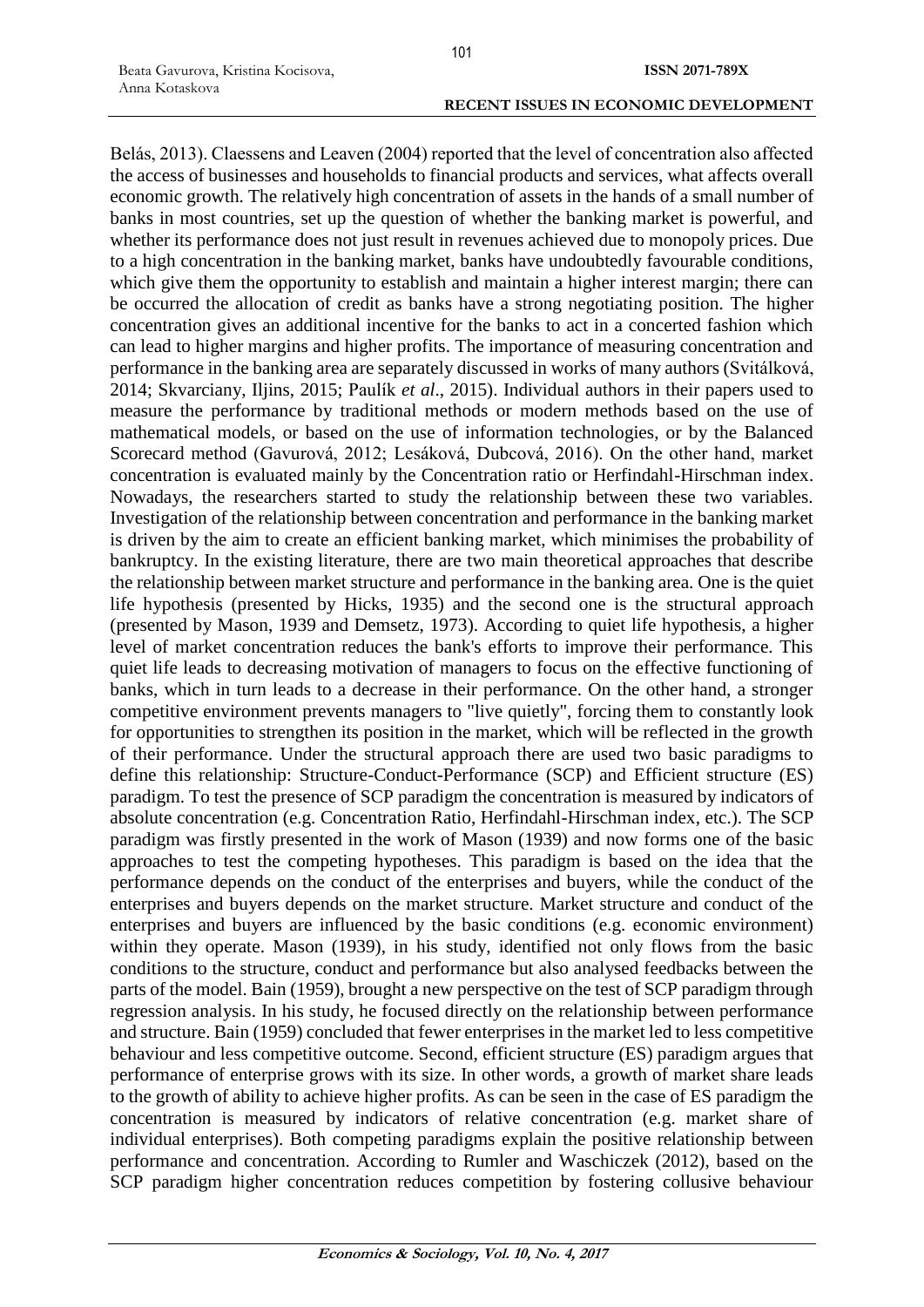among firms and whether higher concentred market improves market performance as a whole. In a high concentrated market, enterprises have higher market power which allows them to set prices above marginal costs and achieve higher profitability. The ES paradigm also assumes the existence of a positive relationship between concentration and profitability. This is a result of the fact that more profitable firms achieve higher market shares, which brings the growth of profitability with increasing concentration. Several authors suggested that the relationship between concentration and performance may be modified by specific conditions. Therefore, when testing competition hypothesis through the regression models, the other variables are added (e.g. characteristics of the banking sector and macroeconomic variables). One of the first papers which studied this relationship using regression analysis was prepared by Smirlock (1985). The author argues that there was no causal relationship between concentration and performance. Using data from 2700 unit state banks operating in a particular region over the period 1973-1978, he found that once market share was controlled for, concentration didn't contribute to explaining bank profit rates. This way in his work the ES paradigm was confirmed. The ES paradigm was also confirmed in works of Goldberg and Rai (1996), and Grigorian and Manole (2006).

Aleknavičienė and Tvaronavičienė (2006) deals with changes in Lithuanian banking sector, which analysed during the years 1996-2005 and try to verify the presence of structureconduct-performance paradigm. They discussed the efficiency of foreign banks in less developed countries and try to identify the impact of foreign direct investment on banks' efficiency. Based on the results of their analysis the SCP paradigm was confirmed. The presence of SCP paradigm was also confirmed in the papers prepared by Tregenna (2009), Rumler and Waschiczek (2012). However, few authors have used Granger causality test to estimate and investigate empirical relationship between bank performance and market competition. Pruteanu-Podpiera *et al.* (2008), examined the Czech banking market between 1994 and 2005 and tried to estimate the effects of banking competition to efficiency. The results of their analysis rejected the quiet life hypothesis and indicated a negative relationship between competition and efficiency in banking. Casu and Girardone (2006) applied Granger causality test to estimate the relationships between competition and efficiency, using bank-level balanced data for the commercial banks from five European Union countries (France, Germany, Italy, Spain, and the United Kingdom), between 2000 and 2005. Their finding also didn't support the quiet life hypothesis, since the Granger causality running from market power to efficiency was positive. On the other hand, there was no clear evidence that an increase in efficiency will precede any increase in a bank´s market consolidation.

Ferreira (2014) contributed to the literature with the test of the panel Granger causality relationship running not only from bank efficiency to bank market concentration but also the reverse causality from concentration to efficiency. For the measure of bank efficiency, he adopted Data Envelopment Analysis and for the bank marked concentration he used the Herfindahl-Hirschman Index. The findings confirmed the complexity of the relationship between concentration and performance. The results were generally in line with the structureconduct-performance paradigm. He applied a panel of 27 European Union countries over a relatively long period, from 1996 to 2008, and found out that the most cost-efficient commercial banks and saving banks operated in less concentrated markets.

# **2. Methodology and data description**

As it was mentioned, the performance will be measured by the classical ratios like ROA and ROE, which are widely discussed in the literature, therefore will be not detail described in this paper. Therefore in this methodological part of our paper, we focus on the description of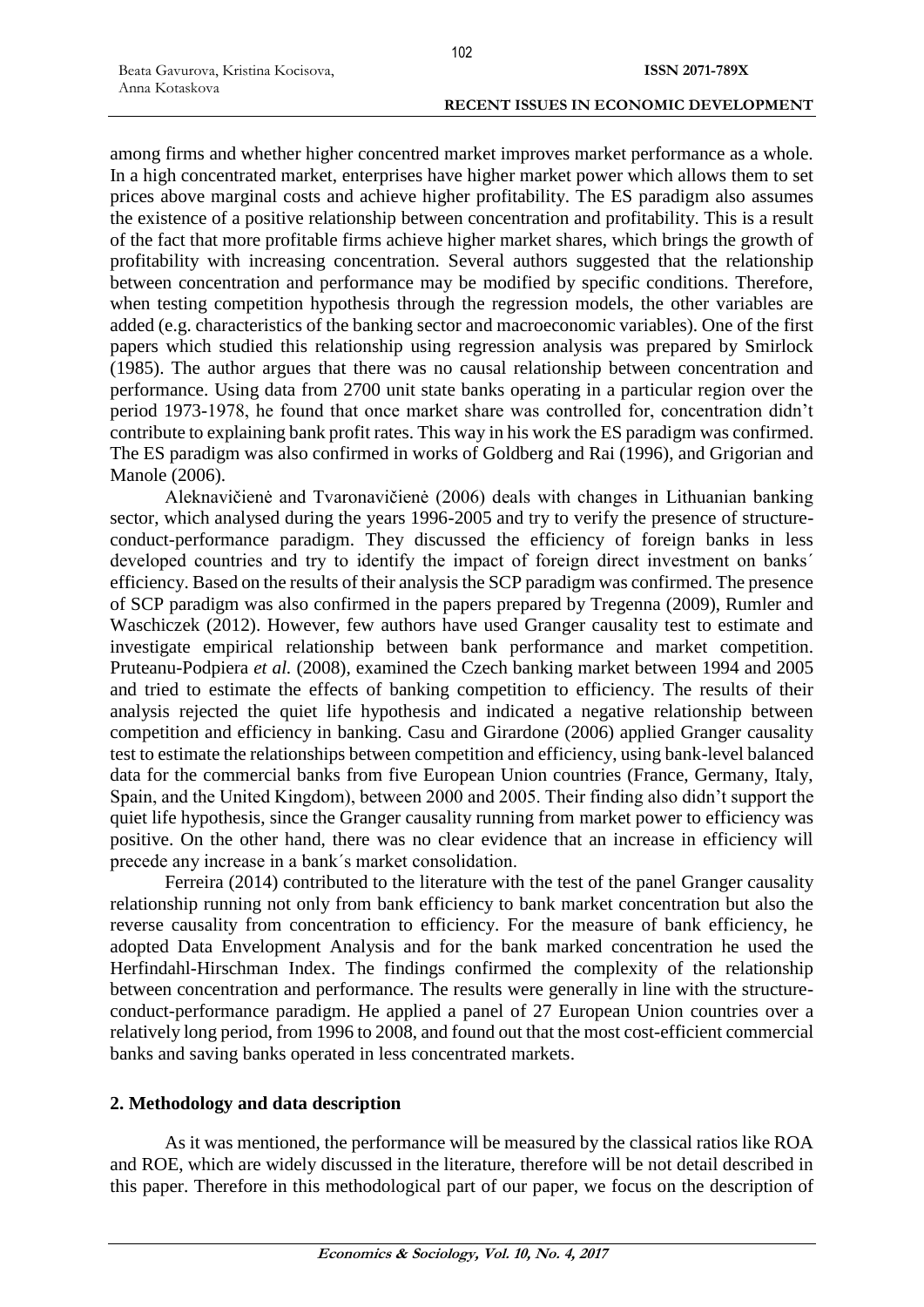methods used for concentration measurement. The concentration can be measured by concentration indices (CI), which could be expressed as follow:

$$
CI = \sum_{i=1}^{n} r_i \cdot w_i \tag{1}
$$

Where  $r_i$  is the market share of bank *i, w<sub>i</sub>* is weight attached to the market share according to weighted scheme and n is the number of banks in the relevant market. The value of attached weight (*w*i) can be different according to the applicable weighted scheme. Marfels (1971) examined the weighting structure of various concentration indices. Based on his analysis the concentration indices could be classified into four basic groups:

 Weights of units are attached to the shares of an arbitrarily determined number of banks ranked in descending order ( $w_i = 1$ ;  $\forall i \leq m$ ); and zero weights are attached to the remaining banks on the market ( $w_i = 0$ ;  $\forall i > m$ ). An example of this weighted scheme is the concentration ratio. Concentration ratio  $(CR_m)$  can be calculated as the sum of the market shares  $(r_i)$  of the m largest banks ( $mc \leq 1; n>$ ), which are arranged from highest to lowest value of market share  $(r_1 \ge r_2 \ge ... \ge r_m \ge ... \ge r_n)$ . The calculation of the Concentration ratio of the m strongest banks on the market can be calculated as follows:

$$
CR_m = \sum_{i=1}^{m} r_i
$$
 (2)

This indicator can takes values  $0 \leq CR_m \leq 1$ . A number of subjects included in the calculation of  $CR_m$  is free, but in the banking sector, the  $CR_m$  is most frequently quantified for three, respectively five largest banks on the market.

Banks' market shares are used as their own weights ( $w_i = r_i$ ;  $\forall i$ ). The greater weights are linked to larger banks. The advantage is that all banks on the market are taken into account. An example of this weighted scheme is the Herfindahl-Hirschman index (HHI) in the following form:

$$
HHI = \sum_{i=1}^{n} (r_i)^2
$$
\n<sup>(3)</sup>

The value of HHI below 0.1 shows a very low concentration, in the range from 0.1 to 0.18 shows a moderate concentration, value of HHI above 0.18 shows a very high concentration of the banking system, whereas the index value equal to 1 shows a full concentration.

- The rankings of the individual banks are used as weights ( $w_i = i$ ;  $\forall i$ ), where banks can be ranked in increasing or decreasing order. In this weighted scheme also all banks are included in computing index. Examples are the Hall-Tideman index (HTI) and Rosenbluth index (RI). The difference between HTI and RI is in the arrangement of banks in ranking in accordance with market share and in the allocation of weights where HTI assigns greatest weight to the smallest banks and RI assigned the maximum weight of the largest banks.
- Each market share is weighted by the negative of its logarithm ( $w_i = -log(ri)$ ;  $\forall$  *i*). An example of this type of index is the Entropy index (EM), which develops inversely with the level of concentration. The EM decline indicates an increasing level of concentration while growing EM indicates decreasing concentration level.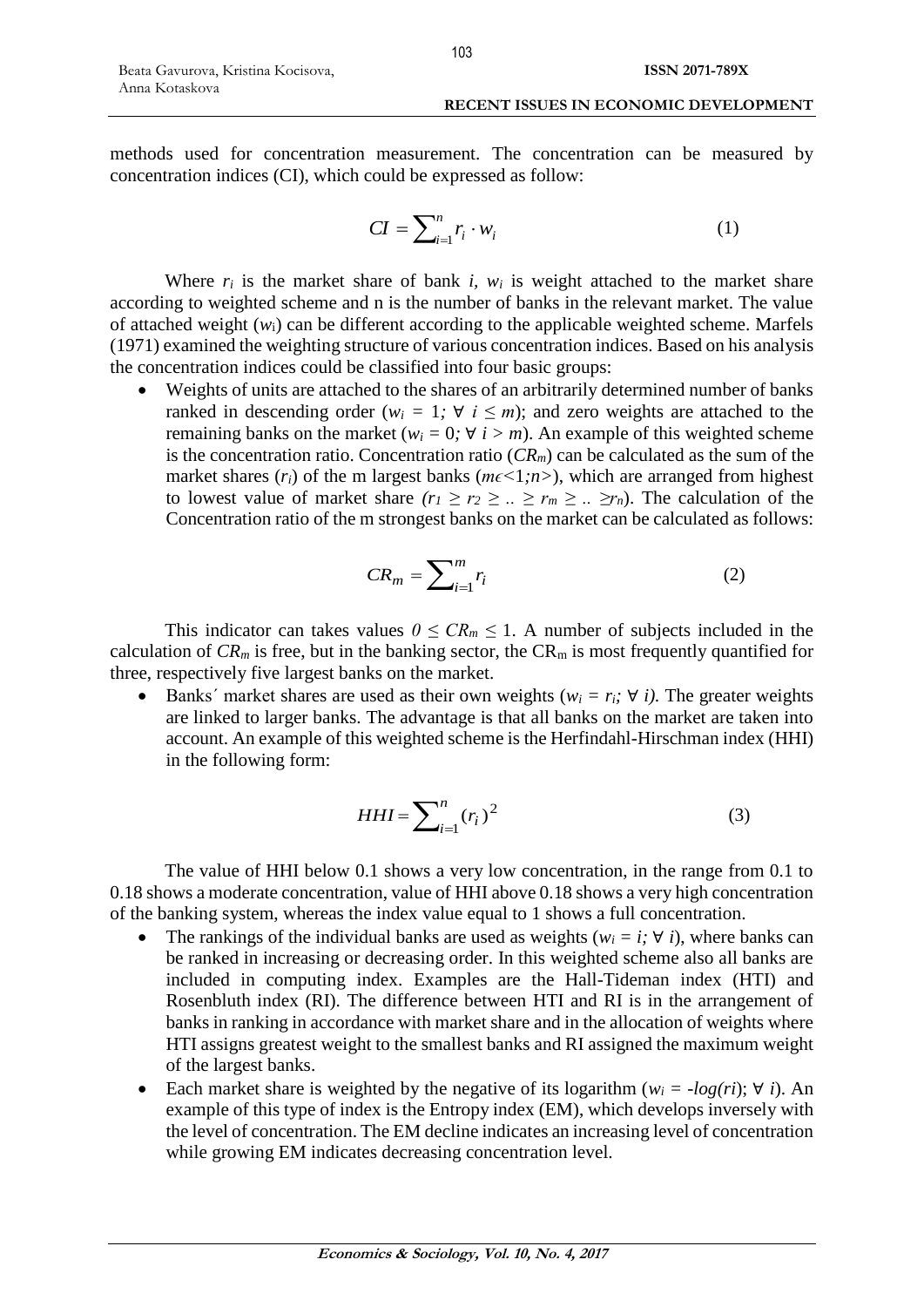In order to test the Granger causality relationship between banking sector performance and bank market concentration, we will follow the concept of Granger causality developed by Granger (1981). Since the panel Granger causality model is computed by running bivariate regressions, there can take the following form:

$$
y_{i,t} = \alpha + \sum_{k=1}^{K} \gamma_i^{(k)} \cdot y_{i,t-k} + \sum_{k=1}^{K} \beta_i^{(k)} \cdot x_{i,t-k} + \varepsilon_{i,t}
$$
  

$$
x_{i,t} = \alpha + \sum_{k=1}^{K} \gamma_i^{(k)} \cdot x_{i,t-k} + \sum_{k=1}^{K} \beta_i^{(k)} \cdot y_{i,t-k} + \varepsilon_{i,t}
$$
 (4)

Where  $i = 1, 2, ..., N$  denotes the cross-sectional dimension;  $t = 1, 2, ..., T$  denotes the time period dimension of the panel;  $\alpha$  is intercept;  $k = 1, 2, ..., K$  are lags;  $\varepsilon$  is error term.

To test the Granger non-causality from *x* to *y*, the null hypothesis is:

$$
H_0: \beta_i = 0, \forall i = 1, 2, \dots N
$$
 (5)

The alternative hypothesis states that there is a causality relationship from *x* to *y* for at least one cross-unit of the panel:

$$
H_1: \quad \beta_i = 0, \forall i = 1, 2, \dots N
$$
  

$$
\beta_i \dagger 0, \forall i = N_1 + 1, N_1 + 2, \dots, N; \ (0 \le \frac{N_1}{N} \le 1)
$$
 (6)

Before proceeding with the panel Granger causality estimations, we test the stationarity of the series, using panel unit root tests: Levin, Lin and Chu test and ADF test for panel data. The optimal number of lags is estimated using Schwarz information criterion.

In this paper, we try to test the relationship between banking market performance and bank market concentration in the European Union countries using a panel Granger causality approach. The aim is to verify the presence of structure-conduct-performance paradigm, and confirm that causation running not only from performance to concentration but also from concentration to performance. To fulfil the objectives the contribution in the first part we analyse the performance and market structure of the European Union banking sector. To analyse the performance there are used two main financial ratios, Return on Assets (ROA) and Return on Equity (ROE). The market structure is analysed by the level of concentration on the market, using traditional indicators, Concentration Ratio for 5 largest banks (CR5) and Herfindahl-Hirschman Index according to the value of total assets. As the main data source will be used database published on the web page of European Central bank. The annual data on the country level (27 EU banking sectors) will be used during the period from 2008 to 2015.

## **3. Empirical analysis and results**

The performance and concentration in the European Union banking sector within the period 2008-2015 is estimated in based on the methodology presented in the previous section. Further, the relationship between concentration and performance is determined, using Granger causality test.

The performance of banking sector can be measured by different methods. In our paper, we decided to measure the performance by the classical ratios, profitability indicators (ROA and ROE). The graphic development (*Figure 1*) shows that trends of both indicators are the same, but a higher degree of variability shows return on equity. The performance of the European Union banking market in average was positive and reached one of the highest values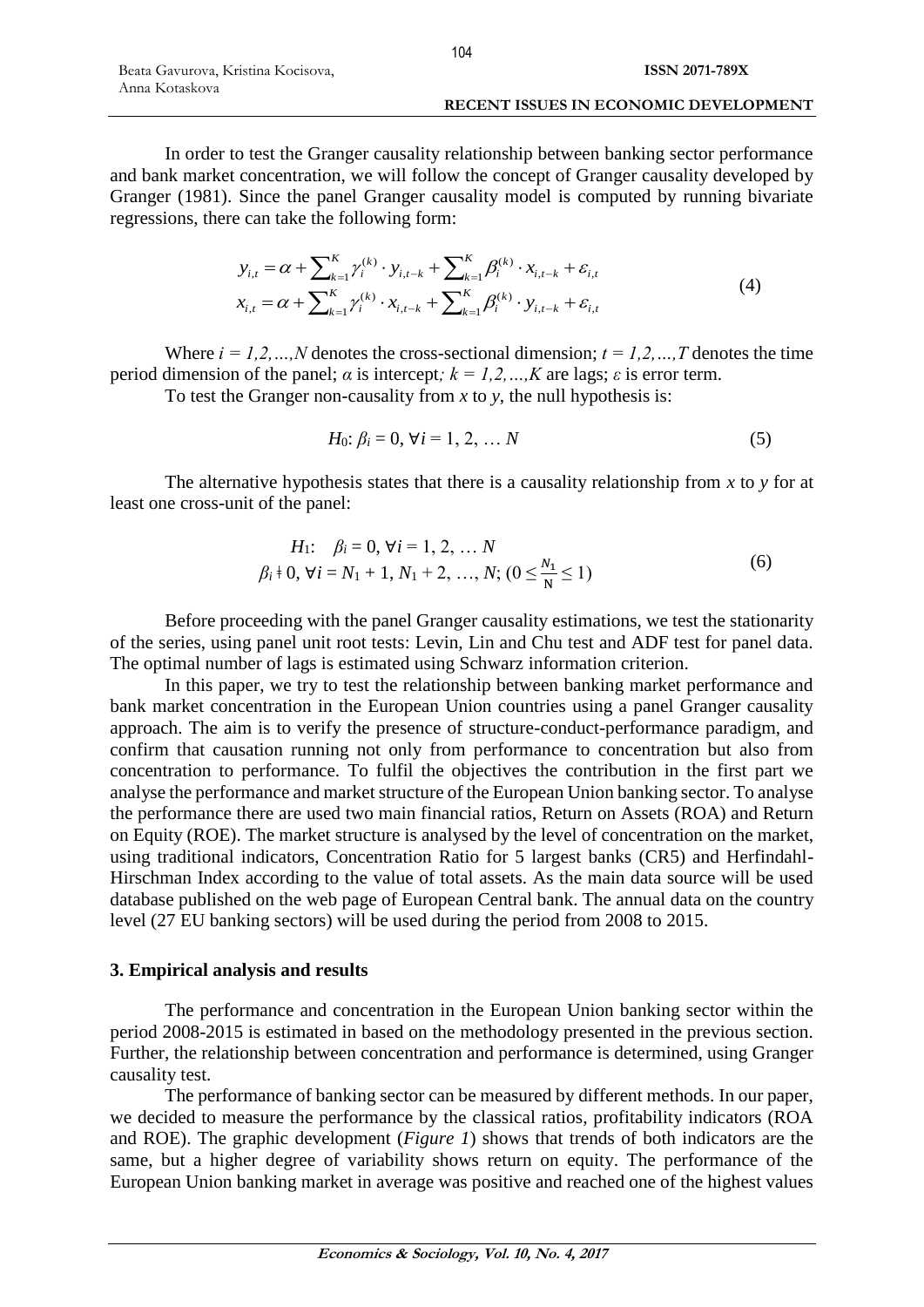in the first year (2008). During the next year, the average return on assets (-0.09%) and equity (-1.72%) were negative. As we know achieving losses in the EU banking market in 2009 was a consequence of the crisis, which gradually began to affect world banking market since 2004. The profitability in the following years was challenged by the on-going deterioration in asset quality, with ensuring increases in impairment changes and provision. Most of the impairment charges were attributable to losses on loans and receivables. During the last two years (2014 and 2015) the positive development in the area of performance could be seen.



Figure 1. Performance and concentration in the European Union banking sector, 2008-2015 *Source*: prepared by authors.

As the aim of the paper is to estimate the relationship between concentration and performance in the European Union banking industry, the other analysed variables were indicators of absolute concentration. To analyse the concentration two most commonly used methods (Concentration ratio for five largest banks in the market (CR5) and Herfindahl-Hirschman index (HHI)), on the market of total assets, were chosen. The development of these indicators can be seen in *Figure 1*. The value of CR5 index demonstrates that through the whole analysed period the top five banks owned an absolute majority of the assets of the European banking market. At the beginning of analysed period, the development can be regarded as relatively stable until 2012, since this year there was a significant growth of values. CR5 reached its minimum values in 2012 when the first five banks in EU average owned 59.10% of total assets. CR5 reached the maximum values at the end of the analysed period, what indicates a decline in quality of the competitive environment. On the basis of *Figure 1*, we can see that HHI showed the same tendency of development as the CR5 index. Both indicators fell in 2012 and remain well above the pre-crisis levels. According to ECB (2013) the dip in 2012 was mostly driven by large banks´ moves – especially in Germany, France, Belgium and Netherlands – to reduce assets to comply with forthcoming regulations. With regard to individual countries, concentration indices reflected a number of structural factors. Banking systems in larger countries, such as a Germany, France and Italy, were more fragmented, and included strong savings and cooperative banking sectors. Banking systems in smaller countries tend to be more concentrated, with the notable exception of Austria and Luxembourg. In the case of Austria, this was on account of a banking sector structure similar to the one characterising the larger countries, and in the case of Luxembourg it was due to the presence of a large number of foreign credit institutions. Since 2013 there can be seen an increased, remaining at the pre-crisis levels. This increase was mostly driven by moves in the crisis countries where larger banks acted as consolidators in resolutions of non-viable entities – especially in Cyprus, Greece and Spain. Market concentration continued to increase, reaching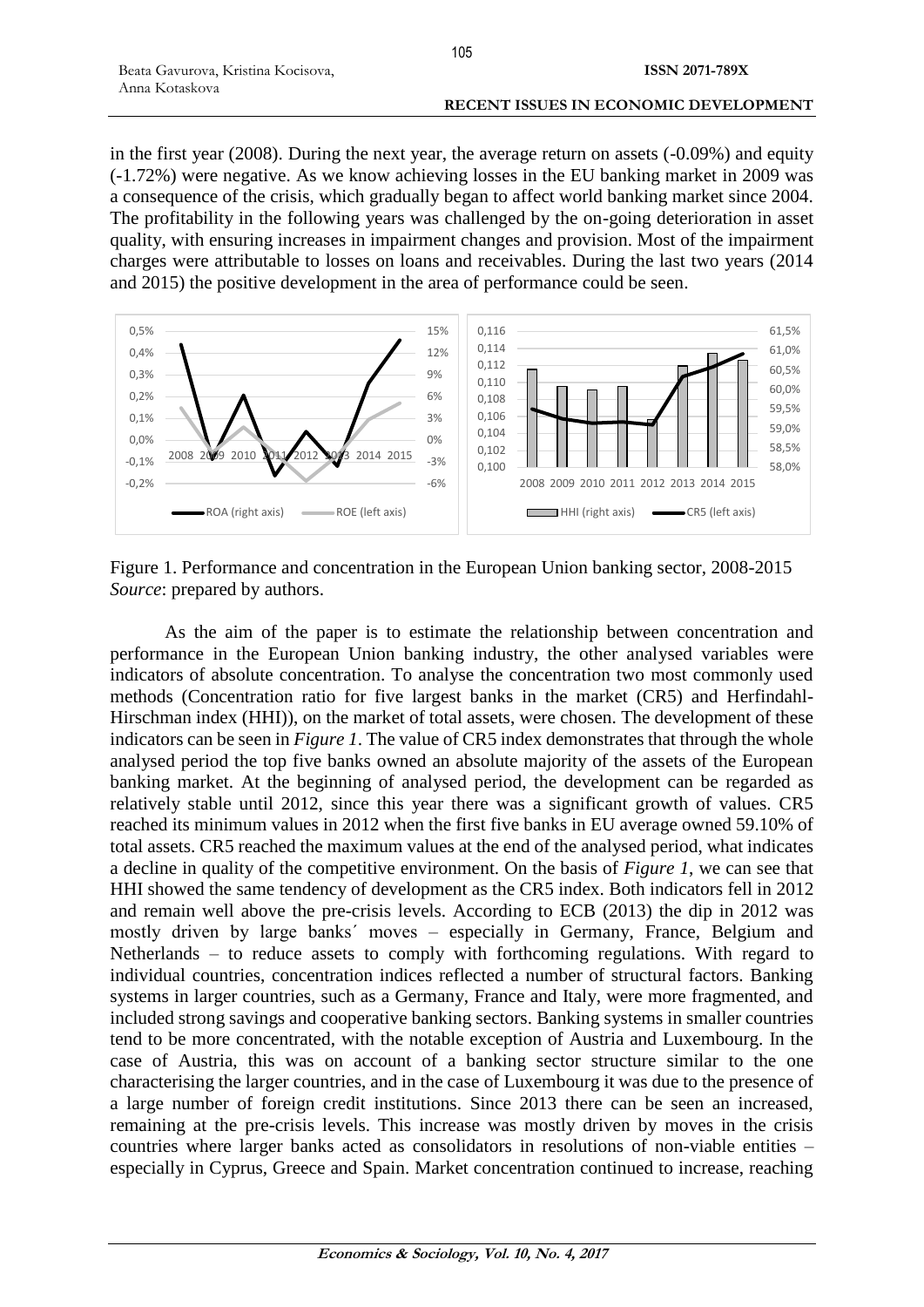a historical maximum at the end of 2014. The increase in market concentration reflected primarily the decline in the number of credit institutions.

Based on the classification of HHI can be a market of assets during the analysed period as a moderate concentrated market. Increasing values of HHI at the end of analysed period indicates a decline in the quality of the competitive environment which is in line with the development of CR5. Focusing on the link between banking market structure (concentration) and performance, the theoretical and empirical literature doesn't provide a clear-cut conclusion about a direct relationship between concentration and performance. As can be seen in the literature review there exist many paradigms about this relationship. While the structureconduct-performance paradigm and efficiency structure paradigm suggest a positive relationship between concentration and performance, the quiet life paradigm favour a negative relationship between these two variables.

We analyse the relationship between concentration and performance in the European Union banking market in a panel Granger causality framework. As we believe that it takes time for the effect of concentration on performance and vice versa to become apparent, we adopt yearly lags. The optimal number of lags is estimated using Schwarz information criterion (SC). As the optimal number of lags were appointed two-year lags (see *Table 1*).

Table 1 Lag order selection criteria

| Lag                                 |                |                   |          |         |             |             |
|-------------------------------------|----------------|-------------------|----------|---------|-------------|-------------|
| nη<br>υU                            | .87640<br>19.0 | 512207<br>$\cdot$ | 736563** | .904087 | 344092<br>- | 910481<br>− |
| ** significant at 5.<br>5%<br>level |                |                   |          |         |             |             |

*Source*: prepared by authors.

Before proceeding with the panel Granger causality test, we test the stationarity of the series, using panel unit root tests: Levin, Lin and Chu test and ADF test for panel data. The first condition is, that the variables must be non-stationary at the level (there is unit root), but when we count into first differences they become stationary (there is no unit root). The null hypothesis in both tests assumes that all series are non-stationary. The results of stationarity analysis display in next table (*Table 2*) allows us to reject the null hypothesis at the 1st differences.

| Variable        |                         | Levels            |             | 1 <sup>st</sup> differences |             |
|-----------------|-------------------------|-------------------|-------------|-----------------------------|-------------|
|                 | Test                    | <b>Statistics</b> | Probability | <b>Statistics</b>           | Probability |
| <b>HHI</b>      | Levin, Lin and Chu test | $-0.36702$        | 0.3568      | $-15.2871$                  | 0.0000      |
|                 | ADF test for panel data | 53.0651           | 0.5104      | 224.965                     | 0.0000      |
| CR <sub>5</sub> | Levin, Lin and Chu test | $-0.77584$        | 0.2189      | $-13.2133$                  | 0.0000      |
|                 | ADF test for panel data | 44.8756           | 0.8073      | 204.679                     | 0.0000      |
| <b>ROA</b>      | Levin, Lin and Chu test | 0.83433           | 0.7980      | $-17.1636$                  | 0.0000      |
|                 | ADF test for panel data | 101.802           | 0.0001      | 269.790                     | 0.0000      |
| <b>ROE</b>      | Levin, Lin and Chu test | $-3.72816$        | 0.0001      | $-22.1785$                  | 0.0000      |
|                 | ADF test for panel data | 123.031           | 0.0000      | 304.020                     | 0.0000      |

Table 2. Panel unit root tests

*Source*: prepared by authors.

In our panel Granger causality test, we used panel ordinary least squares (OLS) estimations. The results are displayed in *Table 3*, both for the causality running from bank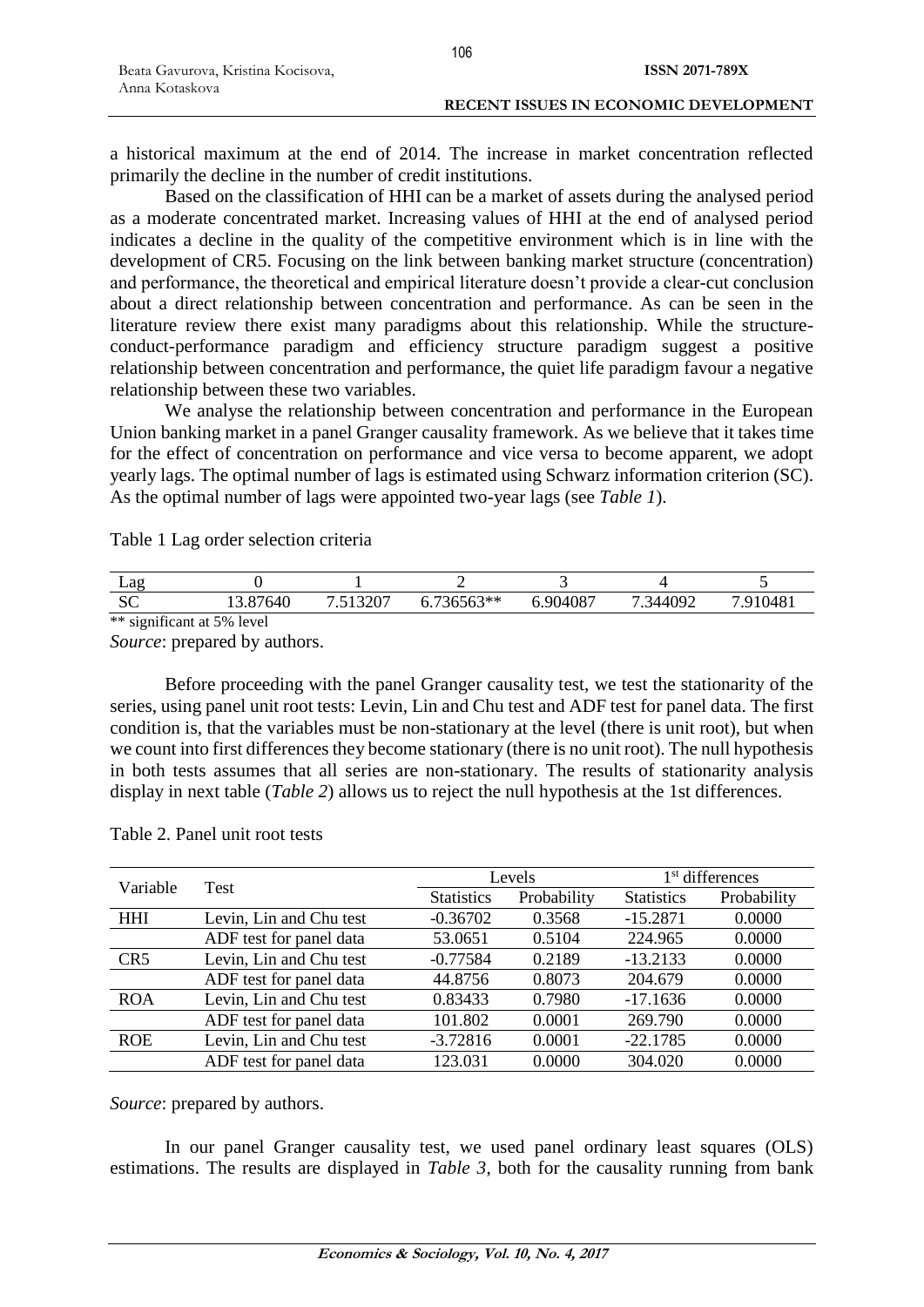market concentration to banking sector performance and for causality running from performance to concentration. We test the null hypothesis that there is not Granger causality running between variables. In order to test the null hypothesis, F statistics is appointed.

According to the results in the table, we cannot reject the null hypothesis if the probability is higher than 0.05 and rather we accept the null hypothesis. Therefore we can say that there is no Granger causality running from HHI to ROA, HHI to ROE, CR5 to ROA and CR5 to ROE. On the other hand, if the probability is lower than 0.05 we can reject the null hypothesis and we can accept the alternative hypothesis. Based on the results then we can say, that there exist Granger causality running from ROA to HHI, ROE to HHI, ROA to CR5 and ROE to CR5. So we can say, that ROA causes HHI, ROE causes HHI, ROA causes CR5 and ROE causes CR5.

Table 3. Granger causality test  $-$  F statistics

| Null hypothesis                | F statistics | Probability | Result                |
|--------------------------------|--------------|-------------|-----------------------|
| HHI does not Granger Cause ROA | 0.71935      | 0.4887      | Accept H <sub>0</sub> |
| ROA does not Granger Cause HHI | 5.81711      | 0.0037      | Reject H <sub>0</sub> |
| HHI does not Granger Cause ROE | 0.45364      | 0.6361      | Accept H <sub>0</sub> |
| ROE does not Granger Cause HHI | 4.51770      | 0.0124      | Reject H <sub>0</sub> |
| CR5 does not Granger Cause ROA | 0.64768      | 0.5247      | Accept H <sub>0</sub> |
| ROA does not Granger Cause CR5 | 8.74762      | 0.0003      | Reject H <sub>0</sub> |
| CR5 does not Granger Cause ROE | 0.22040      | 0.8024      | Accept H <sub>0</sub> |
| ROE does not Granger Cause CR5 | 3.04585      | 0.0500      | Reject H <sub>0</sub> |

*Source*: prepared by authors.

In our research, we apply the Granger causality in VAR model and we use two-year lags. We try to test the null hypothesis if e.g. ROA lag 1 and ROA lag 2 jointly cannot cause HHI. To test this null hypothesis we use Walt statistics. The results of the test between variables which was marked as relevant in *Table 3* are presented in *Table 4*. According to them we can reject the null hypothesis, and rather accept alternative hypothesis, that e.g. ROA lag 1 and ROA lag 2 jointly can cause HHI. So we can say that these lags can be used to predict depended concentration variable.

Table 4. Granger causality test – Walt statistics

| Null hypothesis                                  | Chi square | Probability | Result                |
|--------------------------------------------------|------------|-------------|-----------------------|
| ROA lag 1 and ROA lag 2 jointly cannot cause HHI | 11.63422   | 0.0030      | Reject H <sub>0</sub> |
| ROE lag 1 and ROE lag 2 jointly cannot cause HHI | 9.035409   | 0.0109      | Reject H <sub>0</sub> |
| ROA lag 1 and ROA lag 2 jointly cannot cause CR5 | 17.49524   | 0.0002      | Reject H <sub>0</sub> |
| ROE lag 1 and ROE lag 2 jointly cannot cause CR5 | 6.091700   | 0.0476      | Reject H <sub>0</sub> |

*Source*: prepared by authors.

The result of Granger test and the coefficient of variables can be seen in *Table 5*. The results showed that the performance (measured by ROA and also by ROE) negatively caused the concentration (measured by HHI and also by CR5). It should indicate that the most performed banking systems were those that were obligated to compete in less concentrated markets.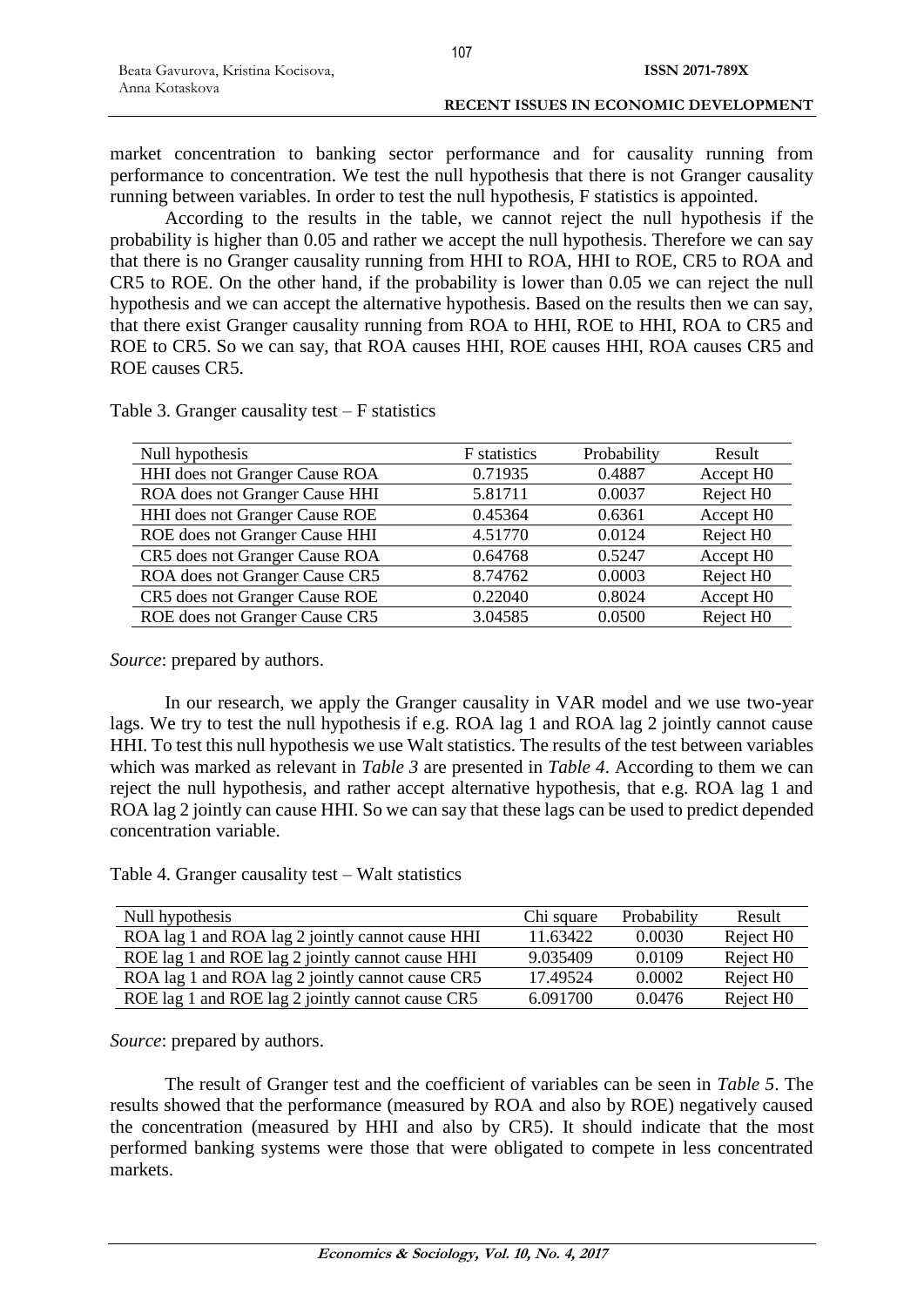|                       |                | Depended variable HHI |                |  |
|-----------------------|----------------|-----------------------|----------------|--|
|                       | Standard error | Coefficient           | Standard error |  |
| $0.004166**$          | 0.00184        | 0.003922**            | 0.00185        |  |
| 0.958430***           | 0.08000        | 0.941222***           | 0.08167        |  |
| 0.009412              | 0.07942        | 0.026221              | 0.08101        |  |
| 0.000134              | 0.00071        |                       |                |  |
| $-0.002317***$        | 0.00071        |                       |                |  |
|                       |                | $-0.000108**$         | 0.00000        |  |
|                       |                | $-6.43e-05$           | 0.00000        |  |
| 0.967878              |                | 0.967375              |                |  |
| 0.967059              |                | 0.966544              |                |  |
| 162                   |                | 162                   |                |  |
| Depended variable CR5 |                | Depended variable CR5 |                |  |
| Coefficient           | Standard error |                       | Standard error |  |
| 1.073022              | 0.70682        | 1.092745              | 0.73138        |  |
| 1.180852***           | 0.07550        | 1.187073***           | 0.07838        |  |
| $-0.194306***$        | 0.07484        | $-0.201780***$        | 0.07767        |  |
| 0.056155              | 0.13726        |                       |                |  |
| $-0.553900$ ***       | 0.13718        |                       |                |  |
|                       |                | $-0.009698$           | 0.01074        |  |
|                       |                | $-0.017708*$          | 0.0157         |  |
| 0.979487              |                | 0.978053              |                |  |
| 0.978964              |                | 0.977491              |                |  |
| 162                   |                | 162                   |                |  |
|                       | Coefficient    | Depended variable HHI | Coefficient    |  |

## Table 5. Granger causality test – Coefficients

\* significant at 10% level, \*\* significant at 5% level, \*\*\* significant at 1% level.

*Source*: prepared by authors.

Based on the results mention above we can see that there existed only one-way causality running from performance to concentration. The opposite way was not found, so the concentration could not cause the performance. Based on the R-squared and Adjusted Rsquared values we can conclude that the results are statistically significant.

These results are in line with quiet life hypothesis that indicates a negative relationship between concentration and performance in the banking. According to this hypothesis, a higher level of market concentration reduces the bank's efforts to improve their performance. This quiet life leads to decreasing motivation of managers to focus on the effective functioning of banks, which in turn leads to a decrease in their performance. On the other hand, a stronger competitive environment prevents managers to "live quietly", forcing them to constantly look for opportunities to strengthen its position in the market, which will be reflected in the growth of their performance.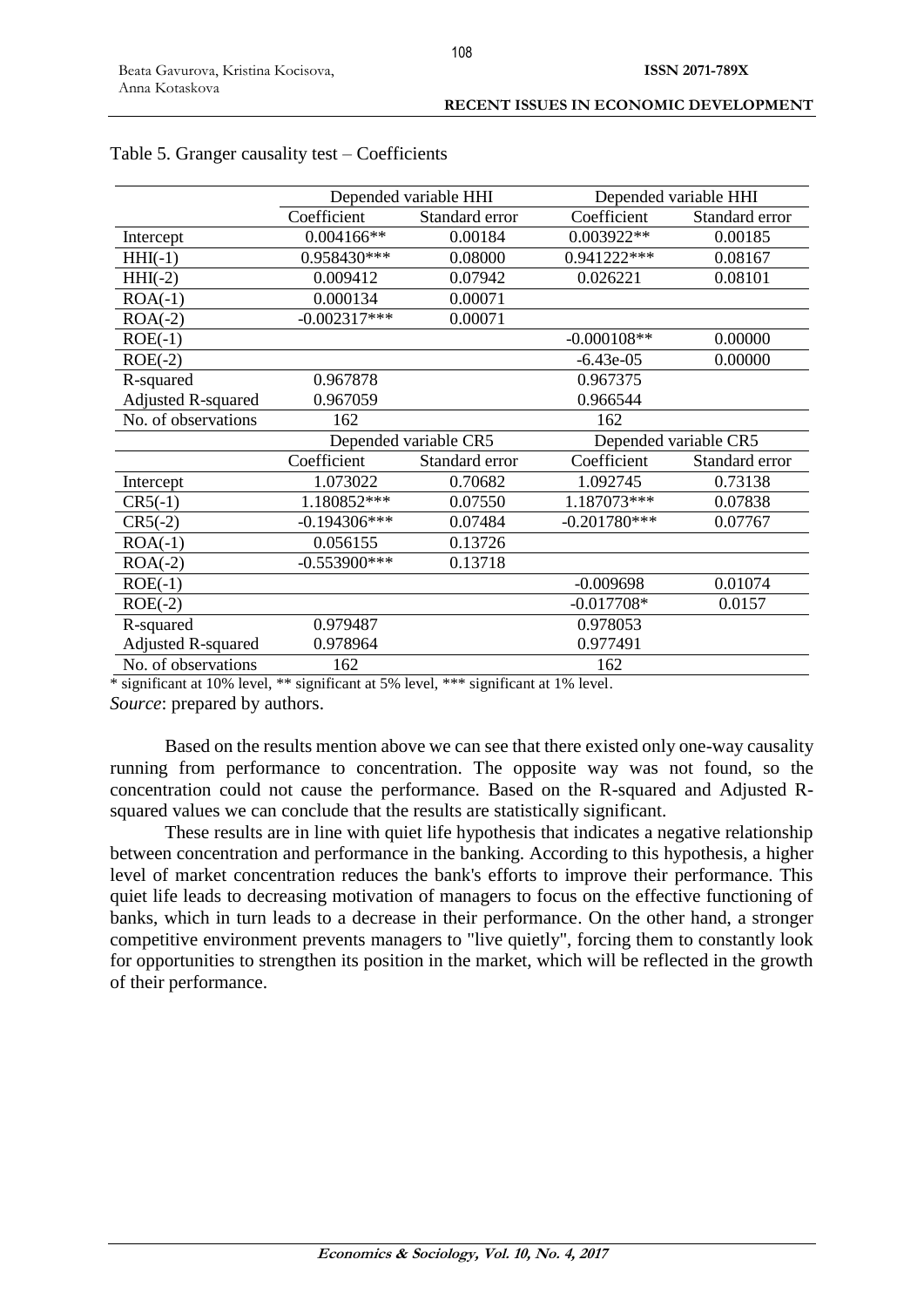



Figure 2. Relationship between performance and concentration in the European Union banking sector, 2008-2015 *Source*: prepared by authors.

*Figure 2* is assistant in evaluating the concordance between performance and concentration in the banking market. As can be seen, all variables were negatively correlated and the tightest relationship was ascertained between performance measured by ROE with twoyear lags and concentration measured by CR5. Another strong relationship was found between performance measured by ROA with two-year lags and concentration measured by HHI. In the graphs displaying the relationship between performance and concentration measured by HHI is more evident mentioned the fact, that during the analysed period the most performed banking systems were those that were obligated to compete in less concentrated markets.

## **Conclusion**

The financial crisis which hit the banking sectors in European Union countries affected the number of banks operated in individual countries. With the increasing requirement from the regulators pointing to recovery of the banking sectors the number of banks decreased. As the consequence of this decrease, the concentration in the European Union banking market increased, which can be seen by the higher values of concentration indexes, Herfindahl-Hirschman index (HHI) and Concentration Ratio (CR5).

The impact of the crisis can be also seen in the area of banking sector performance. As was mentioned, during the analysed period low profitability was challenged by the on-going deterioration in asset quality, with ensuring increases in impairment changes and provision. Most of the impairment charges were attributable to losses on loans and receivables. But during the last two years (2014 and 2015) the positive development in the area of performance could be seen. To investigate the relationship between concentration and performance in EU banking

109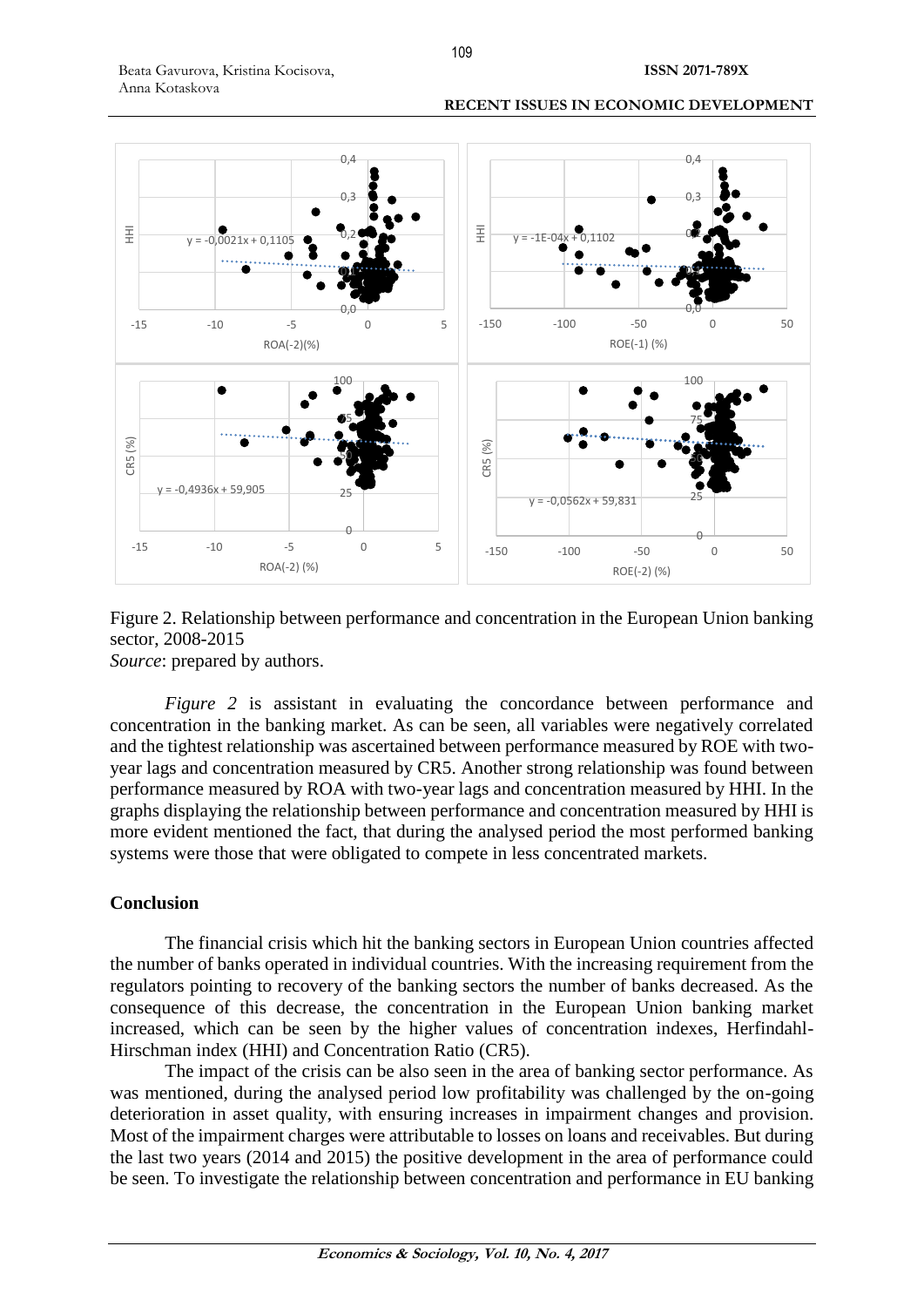sector the panel Granger causality method was used. We consider a model with two lags. As the benefit of this paper can be considered the application of panel Granger causality approach, using annual comparable data at the country level of the 27 European Union countries collected from the database of European Central Bank for the period 2008-2015. The results obtained with this technique confirm the complexity of the relationships between bank market concentration and banking sector performance in the panel of EU countries. Similar to Granger causality results obtained by, for example, Casu and Grigorian (2006) or Ferreira (2014), there are not only clear oscillations in the influence of the first and second lags of variables but specifically for the causality running from bank performance to market concentration, there are also some contradictions in the results obtained with different estimation techniques.

However, the comparison of results provided by F statistics and Wald statistics allows us to conclude that the causality running from performance to concentration was clearly negative. Our findings didn't confirm the presence of structure-conduct-performance paradigm in European Union banking. On the other hand, the quiet life hypothesis was confirmed. A higher level of performance in the banking market was associated with higher level of concentration. So we can say, that the most performed banking systems were those that were obligated to compete in less concentrated markets.

## **Acknowledgement**

This work was supported by the Slovak Scientific Grant Agency as part of the research project VEGA 1/0446/15.

# **References**

Aleknavičiene, A., Tvaronavičiene, M. (2006). Some aspects of the Lithuanian banking sector transformation. *Journal of Business Economics and Management*, *7*(4), 235-241.

Bain, J. S. (1959). *Industrial Organization*. Wiley.

- Becerra Alonso, D., Androniceanu, A., Georgescu, I. (2016). Sensitivity and Vulnerability of European Countries in Time of Crisis Based on a New Approach to Data Clustering and Curvilinear Analysis. *Administration and Public Management*, *27*, 46-62.
- Belás, J., Polach, J. (2011, April). Economic Imbalance and Regulatory Traps in Banking Sector. In: *Proceedings of the 5th International Scientific Conference Finance and the performance of firms in science, education and practice*. April 28, 2011, Zlín, Czech Republic, 28-36.
- Belás, J. (2013). The Leadership Style and the Productiveness of Employees in the Banking Sector in Slovakia. *Journal of Competitiveness*, *5*(1), 39-52. doi: 10.7441/joc.2013.01.03
- Belás, J., Sipko, J., Bilan, Y. (2015a). Regional Aspects of Business Environment Creation in the SME Segment in Slovakia. *Mediterranean Journal of Social Sciences*, *6*(3), 637-645. doi:10.5901/mjss.2015.v6n3p637.
- Belás, J., Demjan, V., Habánik, J., Hudáková, M., Sipko, J. (2015b). The business environment of small and medium-sized enterprises in selected regions of the Czech Republic and Slovakia. *E&M Economics and Management*, *18*(1), 95-110. doi:10.15240/tul/001/2015- 1-008.
- Belás, J., Chochoľáková, A., Gabčová, L., Sipko, J. (2015c). Bank Customers´ Satisfaction, Customers´s Loyalty and Additional Purchases of Banking Products and Services. A Case Study from the Czech Republic. *Economics and Sociology*, *8*(3), 82-94.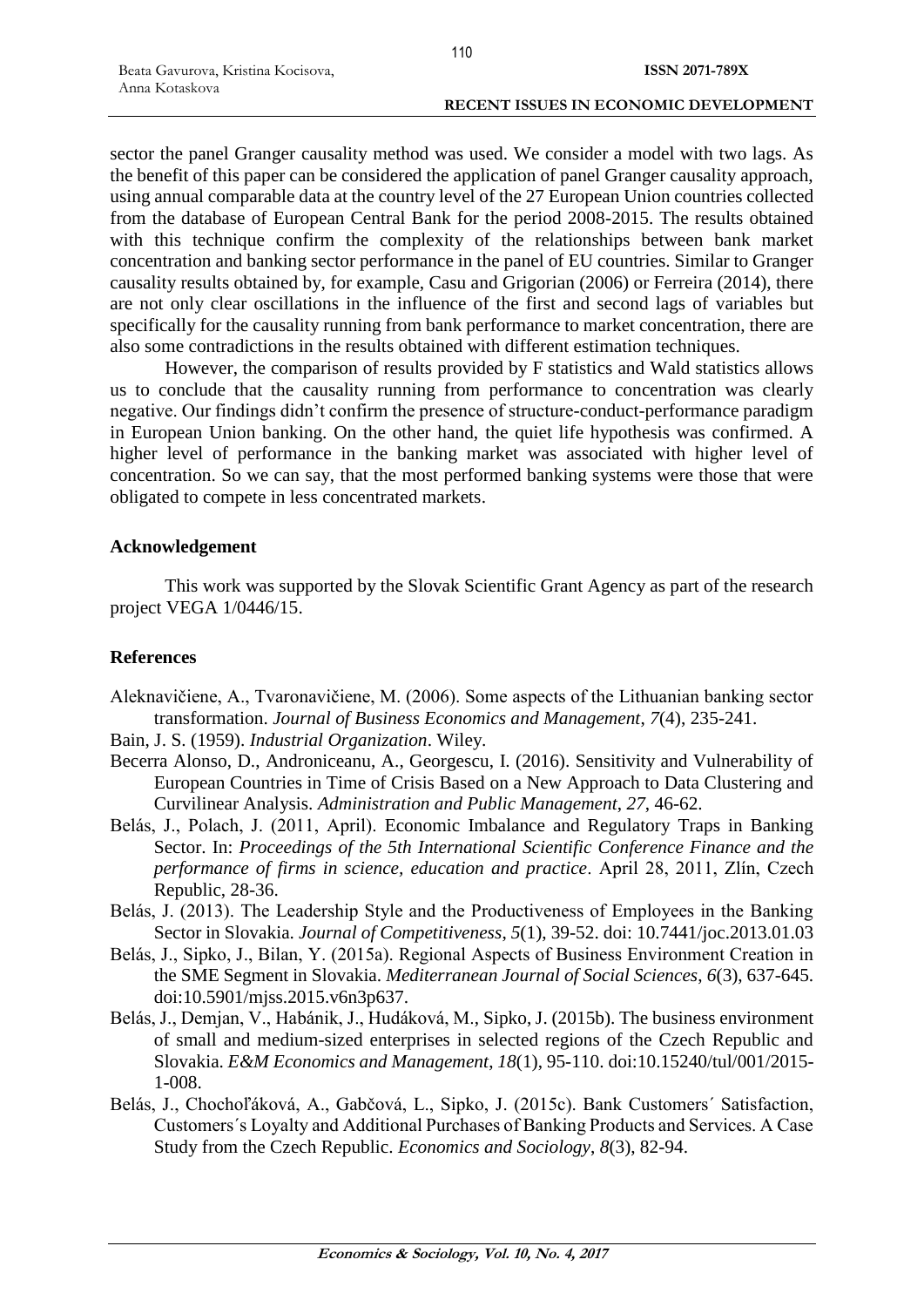- Casu, B., Girardone, C. (2006). Bank competition, concentration and efficiency in the single European market. *The Manchester School*, *74*(4), 441-468.
- Cipovová, E., Belás, J. (2012). Assessment of Credit Risk Approaches in Relation with Competitiveness Increase of the Banking Sector. *Journal of Competitiveness*, *4*(2), 69- 84. doi:10.7441/joc.2012.02.05.
- Claessens, S., Laeven, L. (2004). What Drives Bank Competition? Some International Evidence. *Journal of Money, Credit and Banking*, *3*, 563-583. doi:10.1353/mcb.2004.0044.
- Demsetz, H. (1973). Industry structure, market rivalry, and public policy. *Journal of Law and Economics*, *16*(1), 1-9.
- European Central Bank (2013). *Banking structures report*. Frankfurt am Main. Germany.
- Ferreira, C. (2014). Panel Granger causality between bank efficiency and market concentration in the European Union. *Research in Applied Economics*, *6*(1), 107-127. doi:10.5296/rae.v6i1.4589.
- Galloppo, G., Paimanova, V., Aliano, M. (2015). Volatility and Liquidity in Eastern Europe Financial Markets under Efficiency and Transparency Conditions. *Economics and Sociology*, *8*(2), 70-92. doi: 10.14254/2071-789X.2015/8-2/6.
- Gavurová, B. (2012). Source identification of potential malfunction of balanced scorecard system and its influence on system function. *E+M: Ekonomie a Management*, *15*(3), 76- 90.
- Grčić Fabić, M., Zekić, Z., Samaržija, L. (2016). Implementation of Management Innovation a Precondition for the Development of Local Government Effectiveness: Evidence from Croatia. *Administration and Public Management*, *27*, 7-29.
- Goldberg, L., Rai, A. (1996). The Structure-Performance Relationship in European Banking. *Journal of Banking and Finance*, *4*, 745-771.
- Granger, C. W. J. (1981). Investigating Causal Relations by Econometric. *Rational Expectations and Econometric Practice*, *1*, 371.
- Grigorian, D. A., Manole, V. (2006). Determinants of Commercial Bank Performance in Transition: An Application of Data Envelopment Analysis. *Comparative Economic Studies*, *3*, 497-522. doi: 10.1057/palgrave.ces.8100129.
- Hicks, J. (1935). The Theory of Monopoly. *Econometrica*, *3*, 1-20.
- Jantoń-Drozdowska, E., Mikołajewicz-Woźniak, A. (2017). The impact of the distributed ledger technology on the Single Euro Payments Area development. *Equilibrium. Quarterly Journal of Economics and Economic Policy*, *12*(3), 519-535. doi: 10.24136/eq.v12i3.28.
- Kubiszewska, K. (2017). Banking concentration in the Baltic and Western Balkan states selected issues. *Oeconomia Copernicana*, *8*(1), 65-82. doi: 10.24136/oc.v8i1.5.
- Lesáková, Ľ., Dubcová, K. (2016, May). Knowledge and Use of the Balanced Scorecard Method in the Businesses in the Slovak Republic. In: *3rd International Conference on New Challenges in Management and Organization: Organization and Leadership*, 2 May 2016, Dubai, UAE. Procedia – Social and Behavioral Sciences, 230, 39-48. doi: 10.1016/j.sbspro.2016.09.006.
- Majková, M. S., Solík, J., Sipko, J. (2014). The Analysis of Chosen Business Obstacles and Problems with the Financing of Young Entrepreneurs in Slovakia. *Economics and Sociology*, *7*(3), 90-103. doi:10.14254/2071-789x.2014/7-3/7.
- Marfels, C. (1971). Absolute and Relative Measures of Concentration Reconsidered. *Kyklos*, *4*, 753-766.
- Mason, E. S. (1939). Price and Production Policies of Large-Scale Enterprise. *The American Economic Review*, *1*, 61-74.